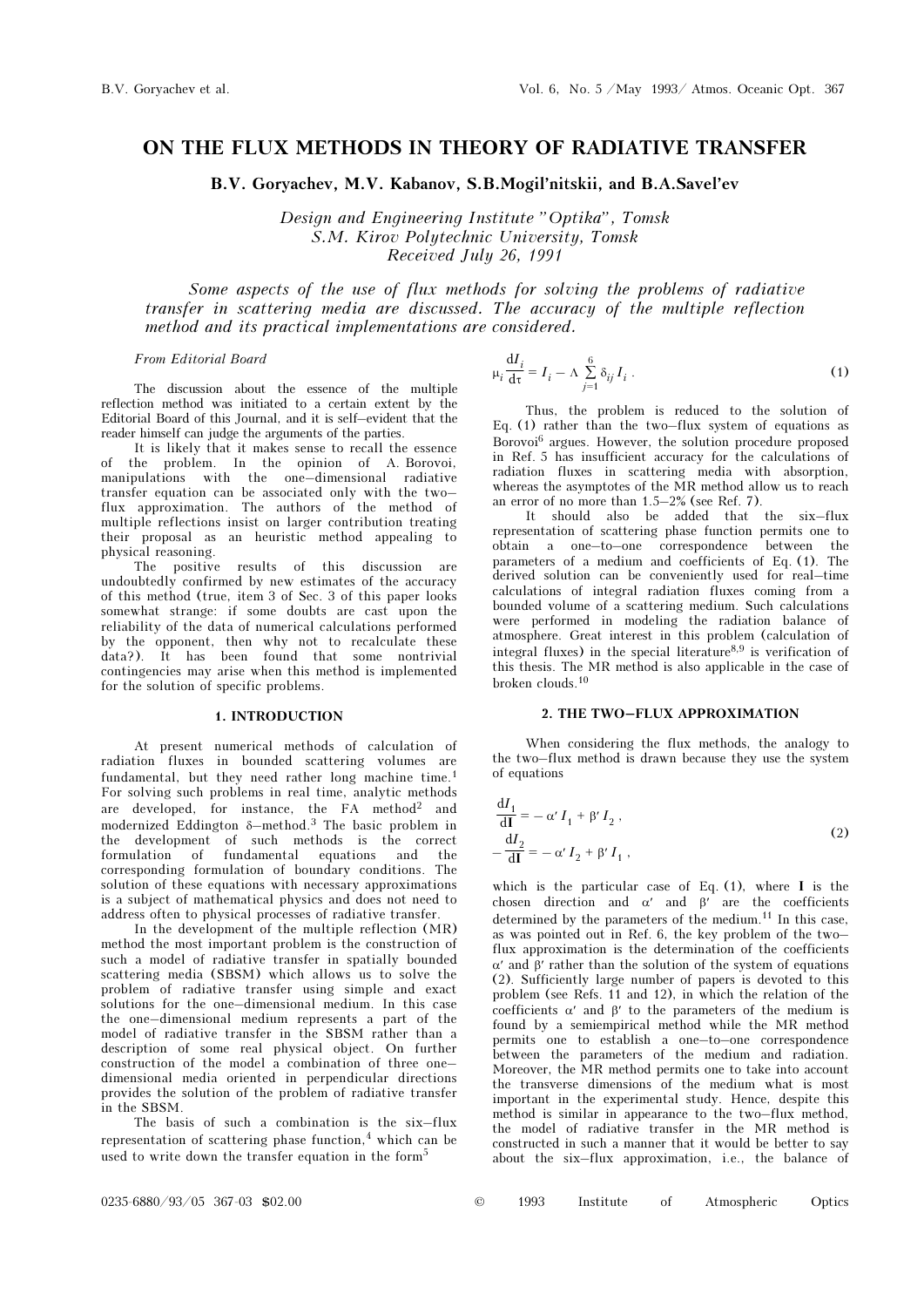radiation fluxes is considered in three pendicular directions. But the MR method method also differs from the six–flux method because it permits one to calculate the radiative transfer in a bounded volume.

# 3. THE ACCURACY OF THE MR METHOD

When analyzing the accuracy of the MR method by way of comparison<sup>6</sup> of the MR and the Monte Carlo methods (MC), consideration must be given to the following points:

1. The error cannot be calculated formally for signals of different levels. For instance, if the reflection is 99.99% and the transmission is 0.01%, than the error in determining the transmission can be very large because the signal variations caused by statistical error of the standard method (in this case it is the MC method) exceeds the signal level.

2. The reliability of the data presented in Table I of Ref. 6 must be tested. For instance, when the longitudinal optical thickness is 100 and 200, the transmission determined by the standard method is about 1% (see Ref. 2), what is physically impossible. Nevertheless, the conclusion has been drawn that the error of the MR method is 100%. Therefore, the conclusions about the accuracy of the method cannot be drawn based on such comparisons.

3. We think that the larger is the optical thickness, the smaller must be the discrepancy. But it can be seen from Table II of Ref. 6 that the error varies irregularly. Such an irregularity can be explained only by random factors (such, for instance, as reading of graphic information from the curves drawn on a logarithmic scale).

4. The problem of the adequacy for the construction of the model of photons leaving the medium is more difficult in the MC and MR method (in Ref. 2 this problem was left unexplained). The errors can be also introduced as a result of different geometry.

5. It should be noted that the MR method yields good results at large optical thicknesses what is confirmed by comparison of the asymptotic results obtained by the MR method with the data of the exact solution (in asymptote) reported in Ref. 7.

Based on these facts we can disprove the opinion of Borovoi<sup>6</sup> about the inconsistency of the MR method.

# 4. PRACTICAL IMPLEMENTATION OF THE MR METHOD

This method is most promising for real–time calculation of radiation balance and interpretation of experimental data, especially of model measurements, when spatial boundedness of the medium must be considered. In addition, the MR method yields the lateral intensity distribution  $dI/d\tau_x$  (see Ref. 13). The analogy in appearance with the two–flux approximation leads to the possibility of asserting that the MR method is inapplicable for the description of the object in the form of a pile of plates, bars, etc., because in this case other physical phenomena6 must be also taken into account. But the MR method is inapplicable for the description of such objects, and multiple reflections are used only for vivid derivation of the transfer equation. In addition, this method allows one to solve efficiently other problems, for example, to calculate the radiation fluxes in the scattering medium bounded by reflecting surfaces.<sup>14</sup>

When elaborating the MR method, the use of the model medium in the form of a parallelepiped is determined by the standard choice of boundary conditions and mathematical apparatus for the solution of the problem; moreover, going to the medium of arbitrary geometry presents no problems. The use of the integral radiation

characteristics in flux methods<sup>11</sup> is although not a serious problem in practical implementation of this method. Moreover, the MR method provides a possibility to determine seven components of radiation balance in the volume of scattering medium (in the particular case of conservative symmetrical medium there are only three such components). For comprehensive study of the angular distribution of scattered radiation brightness in scattering volume one can use  $n$ -flux methods,<sup>15</sup> however, two- or six–flux approximations suffice for the most part of practical problems.

Experimental determination of integral characteristics of radiation scattered by volume of a medium is an ordinary problem and the subject matter of many works in photometry.<sup>16</sup>

The measurement of the radiation flux Φ is based on the trivial relation  $\Phi = \int I d\omega$ . Practically this problem is

 $4π$ solved with the help of a photometric sphere (for small volumes of the medium) or by scanning the scattering object. In so doing a receiver can scan the volume boundary, or a scanning aperture can vary.

A comparison of theoretical and experimental results allows us to make a conclusion that the flux methods describe fairly well the real processes of radiative transfer.<sup>11</sup> As a concrete example of practical implementation of the MR method, we give the method of determining a

quantum survival probability Λ in highly turbid media. To determine Λ, the coefficient  $R_{\infty}$  must be measured.

In doing so the dependence of  $R_{\infty}$  on the transverse optical dimensions must be taken into account. As our computations for  $\Lambda = 0.9$  show,  $R_{\infty}$  is independent of the transverse optical dimensions already at  $\tau_y$ ,  $\tau_z \ge 10$ . The decrease of quantum survival probability results in smaller optical dimensions. Consequently, as Λ changes, the transverse optical dimensions must be carefully monitored for weakly absorbing media.



Elaborated method of determining Λ was experimentally checked for model suspensions of polystyrene latex with the particle size  $d = 0.08$  μm. Collimated